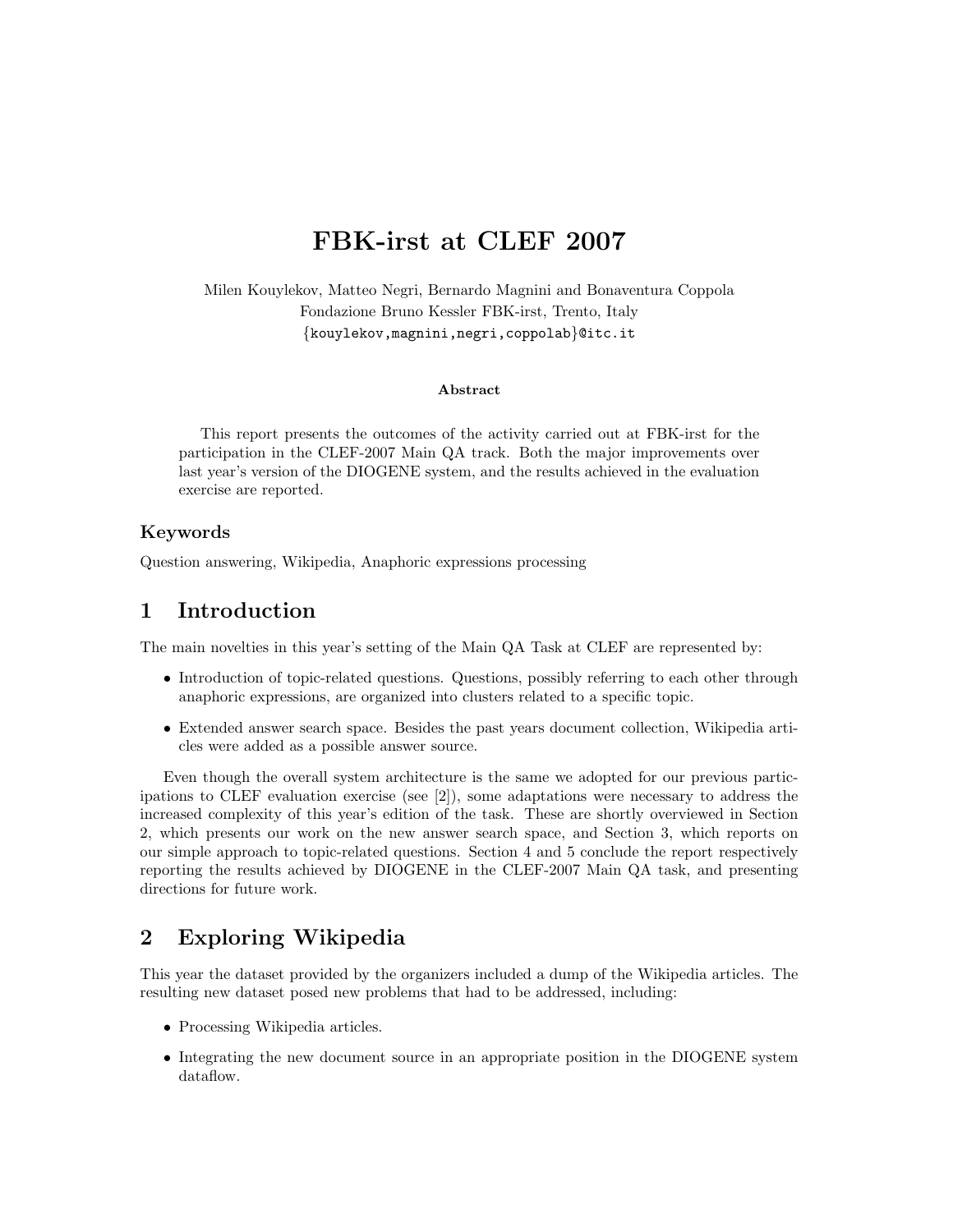#### 2.1 Processing Wikipedia Articles

Wikipedia articles contain different types of texts: information about a certain topic, formulas, lists, tables etc. We considered as a *processable unit* any text paragraph inside an article, apart form the Wikipedia links. Thus, we didn't process any other information that is contained in the other parts of the Wikipedia articles. For each *processable unit* we cleaned the text, using regular expressions, to remove the following text formatting information:

- HTML tags.
- Wikipedia Links
- Wikipedia Comments

As a result, the clean *processable units* were considered as potential answer sources. The open source search engine Lucene [1] was used to index these *Wikipedia documents*, while the MG search engine [5] has been used to index the news document collection as in the last year's version of the DIOGENE QA system.

#### 2.2 Integration in the System Dataflow

We decided to integrate the Wikipedia document index inside the document retrieval component of DIOGENE. The system uses a document retrieval technique based on query relaxation loops [3]. Such technique is designed to output a limited set of ranked documents (at least 30, at most 100). The Wikipedia document collection, however, is only considered as an auxiliary information source due to the noisy documents it contains. Often, in fact, our first implementation of the cleaning procedure does not return fully reliable processable units. This is due to the large amount of unremoved tags, special symbols, or other XML annotations. As a result, Wikipedia documents are considered as a less reliable information source and are accessed only if an insufficient number of articles (less than 30) is returned by the MG search engine accessing the news document collection.

# 3 Dealing with Topic-Related Questions

The other new problem that we had to address was handling a set of questions which share the same *focus*. To handle this problem the *focus* of the first question has be recognized. For this purpose, we adopt the following simple heuristic, which defines the focus of a question as the first noun phrase or multi-word after the main verb of the question, if it is capitalized, or the second if the first one is in lower case.

Examples of the focus identified for some CLEF-2007 questions are the following:

- 1.  $Question In$  quale anno  $\acute{e}$  uscito il film Flashdance?  $(In what year Flashdance came on the screen?)$ Focus – Flashdance
- 2. Question Quali sono i Grandi Laghi africani? (What are the Great African Lakes? ) Focus – Grandi Laghi africani
- 3.  $Question Chi$  é l'autore del libro "Giorni giapponesi"? (Who wrote the book "Giorni giapponesi"? )  $Focus - libro$  "Giorni giapponesi"

Once the *focus* of the input question  $Q_1$  is identified, it is added as a keyword (or a conjunction of keywords) to the search queries of the following questions  $Q_2, ..., Q_n$  in the cluster, unless it is already present among their terms.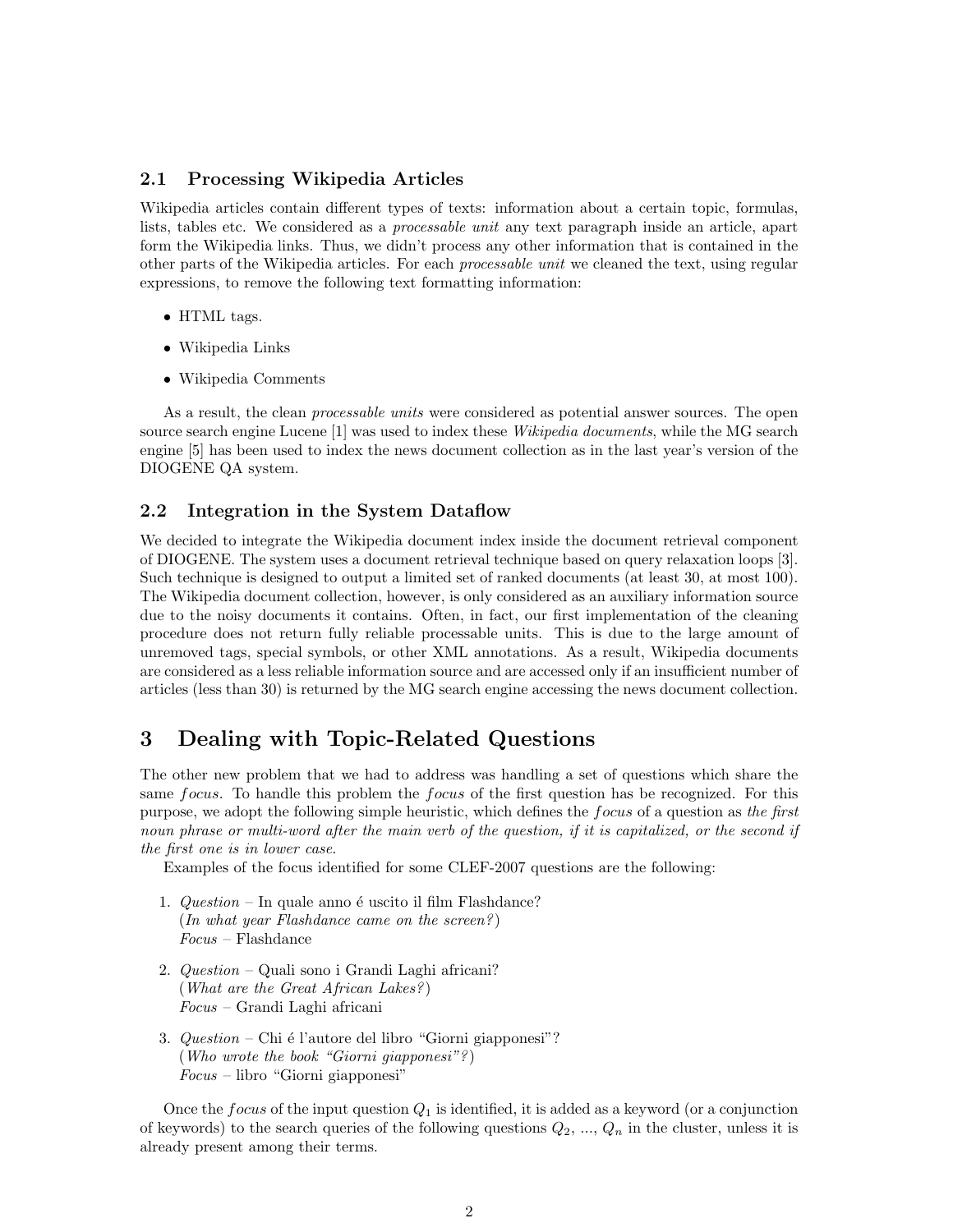### 4 Results

Apart from these slight modifications to the system's architecture, our submission to this year's edition of the CLEF QA task (results are reported in Table 1) has been obtained with the same system's components described in our previous participation in CLEF [2], and reflects the "workin-progress" situation of the DIOGENE QA system.

| task               | $\mathscr{C}$ | $\mathscr{C}_0$ , | $\mathscr{C})$ | $\mathscr{C}$ | $\mathscr{C}$ |
|--------------------|---------------|-------------------|----------------|---------------|---------------|
|                    | Jverall       | Def.              | List           | Factoid       | 1emp.         |
| Italian<br>Italian | 11.50         | 2.36              | $0.00\,$       | 1.61          | $12.50\,$     |

Table 1: System performance in the QA tasks

A preliminary analysis of the results achieved focused on the impact of the adaptations of the system to this year's task.

As for wikipedia articles, potential answer candidates have been extracted from such additional resource only for 9 questions (for a total of 38 candidates). Out of them, the final answer returned by DIOGENE came from Wikipedia in 6 cases, but only in one case it was the correct one (i.e. Q-0134: "Quanto dista Dunleary da Dublino" - "How far is it from Dunleary to Dublin").

As for topic-related questions, our focus extraction heuristic has been applied for 67 questions. The focus has been correctly added to the search keywords of a question in 42 cases, leading to 5 questions correctly answered. In 1 case it is not clear what the focus actually is, making a decision about its correctness rather difficult. This is:

 $Q$ -0113 – Qual é la capitale di Rhode Island? (What is the capital of Rhode Island? )  $Q-0114$  – Dove si trova? (Where is it located?)

# 5 Conclusions

In this report we presented our adaptations of the FBK-irst DIOGENE QA system, made to participate in the CLEF-2007 Main QA track. Such improvements addressed the problems posed by the two novelties of this year's edition of the task, namely the introduction of Wikipedia articles to extend the document collection, and the introduction of topic-related questions. The results achieved by the system show that our basic procedures dealing with such problems need to be refined. In particular, as a first step, the cleaning procedure designed to extract reliable processable units from Wikipedia articles will be improved, allowing for a more effective exploitation of such resource. As for topic-related questions, future improvements will address the focus selection strategy, either with refined heuristics, or with supervised approaches as proposed in [4].

# References

- [1] Erik Hatcher and Otis Gospodnetic. Lucene in Action (In Action series). Manning Publications, December 2004.
- [2] Milen Kouylekov, Matteo Negri, Bernardo Magnini, and Bonaventura Coppola. Towards Entailment-based Question Answering: ITC-irst at CLEF2006. In Cross Language Evaluation Forum (Clef-2006), Alicante, Spain, 2006.
- [3] Bernardo Magnini, Matteo Negri, Roberto Prevete, and Hristo Tanev. Is It the Right Answer? Exploiting Web Redundancy for Answer Validation. In Proceedings of the 40th Annual Meeting